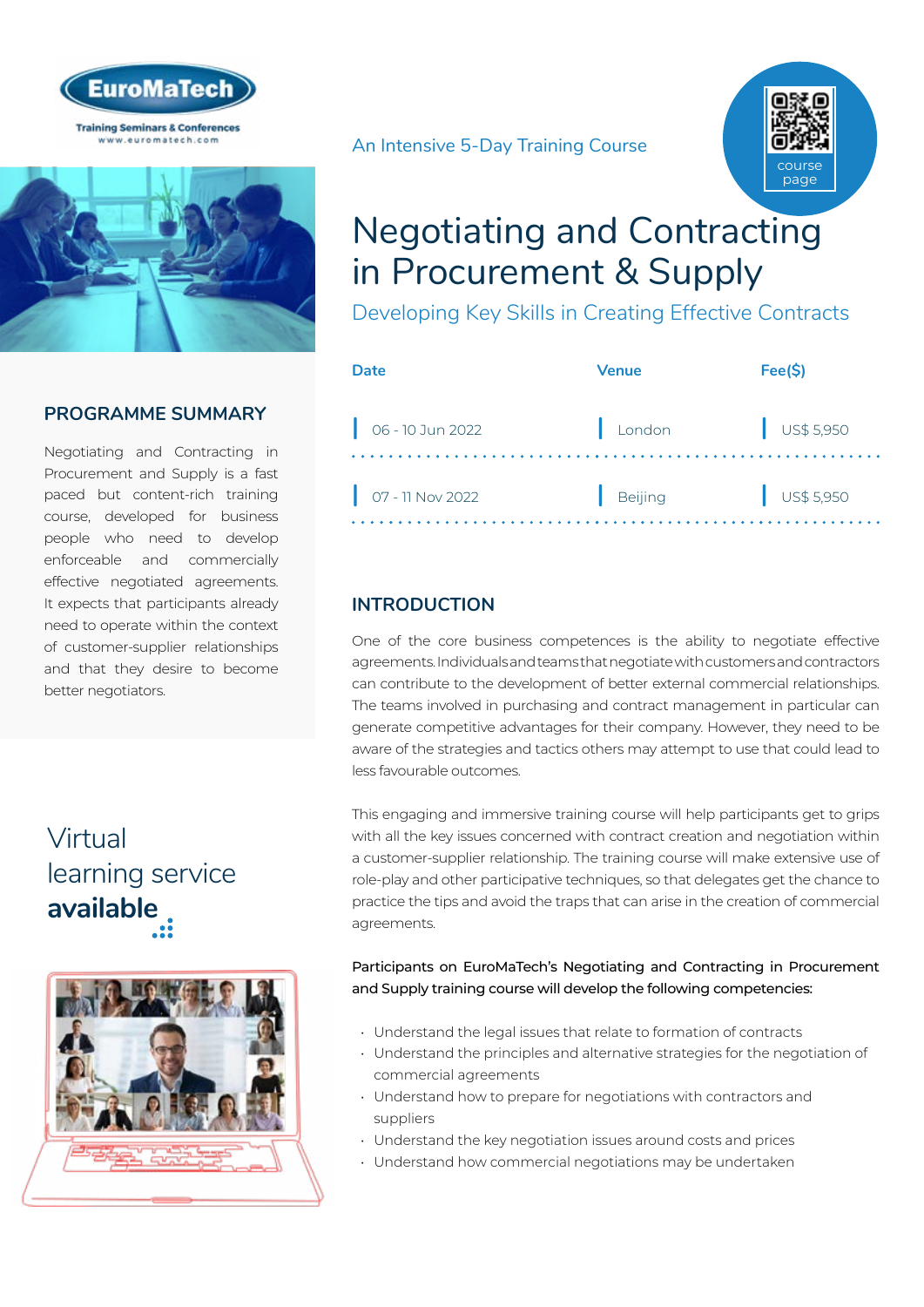### **TRAINING METHODOLOGY**

In the Negotiating and Contracting in Procurement and Supply training course, the facilitator will deploy a full range of dynamic and interactive training methods, including practical negotiation exercises, role plays, case studies, question and answer sessions and discussion groups. Each topic will be underpinned by a presentation that highlights key issues to focus on.

The learning experience will be supported by training materials containing reference examples. Participants must be prepared to participate in the exercises and receive personal feedback on their performance. Discussions will cover current negotiation practices and how these can be applied 'on the job'.

### **In-house Training**

EuroMaTech is capable of conducting this training programme exclusively for your delegates. Please e-mail us on inhouse@euromatech.ae for further information and/or to receive a comprehensive proposal.



www.euromatech.com

### **WHO SHOULD ATTEND**

The Negotiating and Contracting in Procurement and Supply training course is suitable for a wide range of professionals employed in procurement and supply chain management, but it will be particularly beneficial to:

- Contract Team Leaders and Administrators
- Contract Team Leaders and Administrators
- Contract Engineers and other Contract Professionals
- Project Managers and Coordinators
- Specifiers and Buyers
- Procurement Executives
- Service Delivery Professionals
- Anyone who uses negotiation as a business tool with contractors, external suppliers, customers or commercial partners

### **PROGRAMME OBJECTIVES**

EuroMaTech's Negotiating and Contracting in Procurement and Supply training course aims to achieve the following objectives:

- Refresh participants' knowledge about the contracting process
- Review the documentary contents of legally-binding agreements
- Learn the necessary elements to form a contract
- Recognise the role of contract terms in managing commercial risks
- Differentiate between alternative negotiation styles, and understand their benefits and disadvantages
- Plan a negotiation and then implement the plan
- Practice tools and techniques to reach agreements
- Analyse costs and prices for the purpose of a negotiation
- Apply negotiation skills at different times and stages of the contracting cycle

#### **QUALITY CERTIFICATIONS & ACCREDITATIONS**

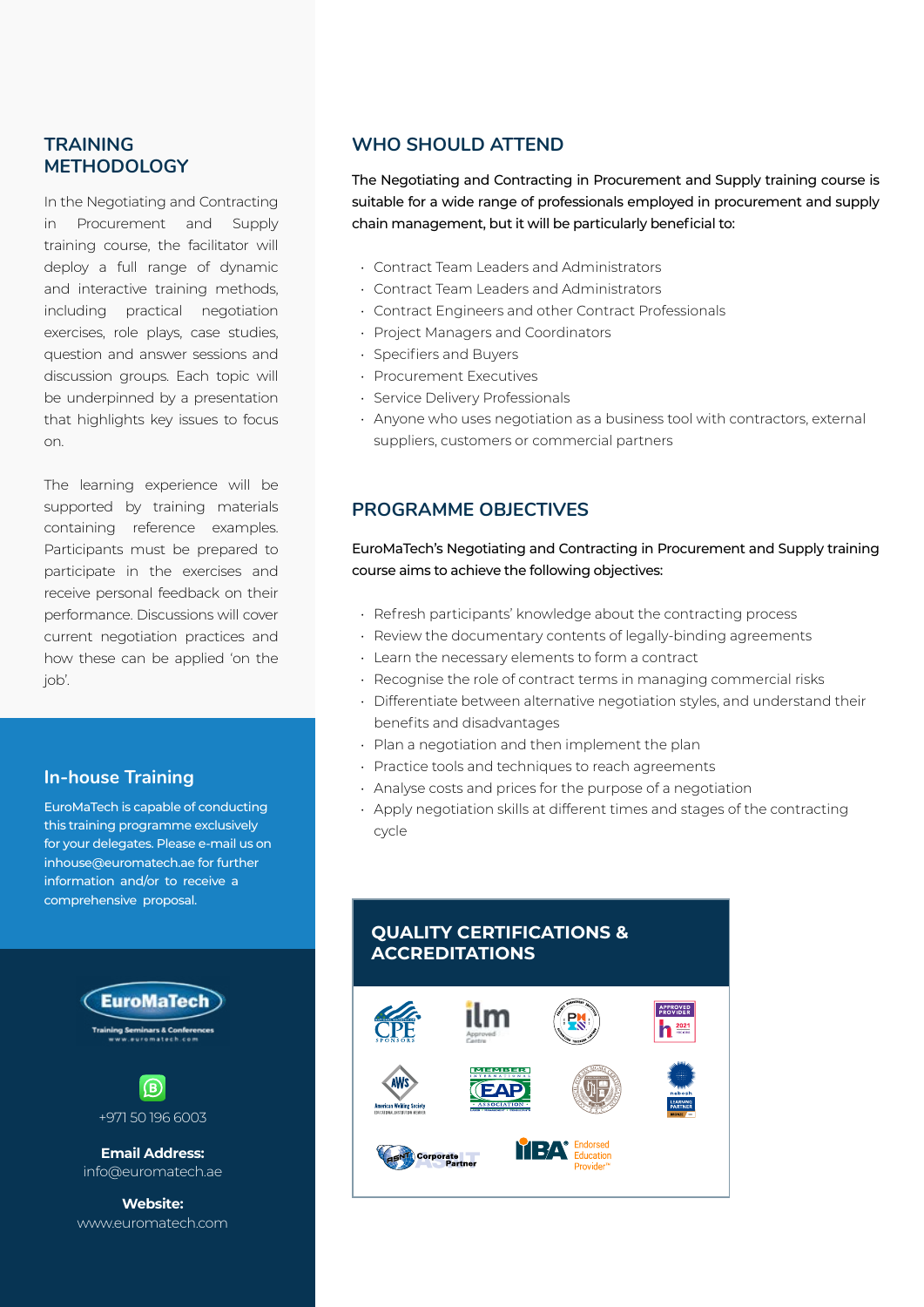# **COURSE OUTLINE**



### **Day 1**

#### Governing Issues Relating to Contract Creation

- The process of getting to a contract
- What documents make up a typical commercial agreement?
- The inter-relationship between the different contract parts
- Types of commercial agreements between customers and suppliers
- Legal rules that turn agreements into binding contracts
- Managing commercial risk using contract terms

## **Day 2**

#### Principles of Contract Negotiation

- Alternative strategies to negotiate successful agreements
- Using Distributive negotiation to drive the bargaining process
- Benefits and Pitfalls of win-lose approaches
- Using Integrative negotiation to address underlying interests
- Benefits and Pitfalls of seeking the 'win-win'
- BATNA Developing a Plan B

## **Day 3**

#### Practical Tools and Techniques to Prepare for Commercial **Negotiations**

- Planning the negotiation
- Analysing sources of power in the relationship
- Setting negotiation objectives
- Defining roles and responsibilities
- Obtaining the mandate to negotiate
- Practising key skills to improve outcomes

## **Day 4**

#### Analysing and Negotiating Costs and Prices

- Costs and prices what's the difference?
- Cost based pricing techniques
- Pricing approaches the market dimension
- Using cost breakdowns and open book information in the negotiation
- Negotiating prices using cost and price analysis
- Linking pricing to other negotiable elements

## **Day 5**

#### Using Negotiation in Contract Development and Management

- Negotiation opportunities within the contracting cycle
- Making Proposals and bargaining to transfer contract risks
- Developing better contract terms through negotiation
- Negotiation of contract variations and Change Orders
- Negotiation in claims and disputes
- Using third parties to facilitate a negotiated settlementNegotiating and Contracting in Procurement & Supply